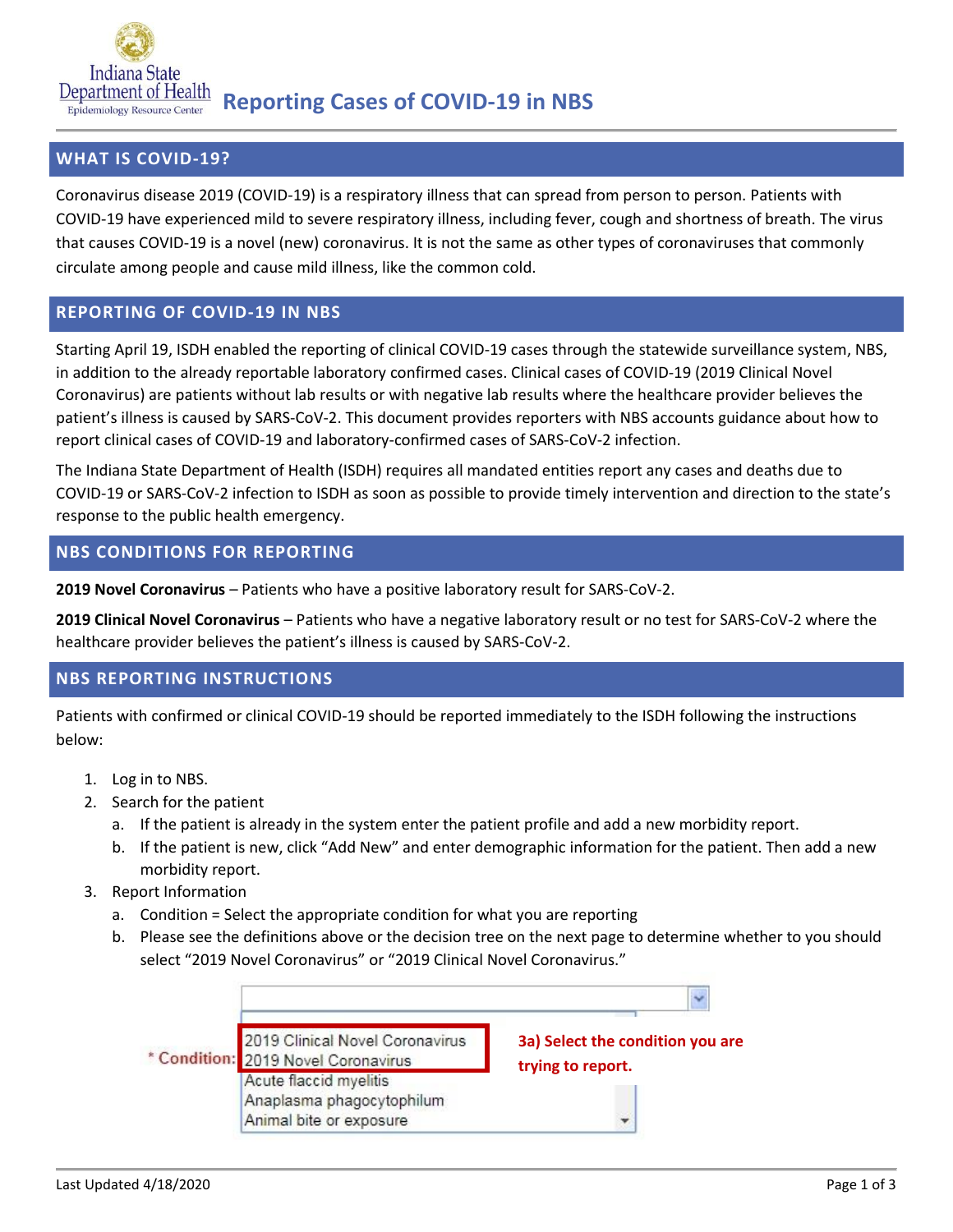

- 4. Lab report information (required if reporting positive or negative results)
	- a. Enter the lab information.
		- i. Please wait to report a case until the laboratory results are returned.
	- b. Once the lab report information has been entered, click "Add Lab Report"

| <b>Resulted Test</b>                                                                     | Result(s)       |                            |            |                                                                 |
|------------------------------------------------------------------------------------------|-----------------|----------------------------|------------|-----------------------------------------------------------------|
| <b>Collection Date:</b><br>(Required for Add/Update Lab Report)<br><b>Resulted Test:</b> | 羅<br>mm/dd/yyyy | Lab Report Date:           | mm/dd/yyyy | 噩<br>Search<br>Clear<br>4a) Enter the requested lab information |
|                                                                                          |                 |                            |            |                                                                 |
| Specimen Information:                                                                    |                 |                            |            |                                                                 |
| <b>Coded Result:</b>                                                                     |                 |                            |            |                                                                 |
| <b>Numeric Result:</b>                                                                   |                 |                            |            |                                                                 |
| <b>Text Result:</b>                                                                      |                 |                            |            |                                                                 |
|                                                                                          |                 |                            |            |                                                                 |
| <b>Result Comments:</b>                                                                  |                 |                            |            |                                                                 |
|                                                                                          |                 |                            |            |                                                                 |
|                                                                                          |                 | 4b) Click "Add Lab Report" |            | <b>Add Lab Report</b>                                           |

- 5. Attachment information
	- a. Please attach any medical records you have available, particularly if you are reporting a "2019 Clinical Novel Coronavirus" case.
	- b. Attaching medical records, if possible, will limit follow up calls from the health department to get additional information required for a case investigation.
	- c. Please avoid the use of any special characters (e.g. -, #, \$, %, etc.) in the file name of your attachment.
- 6. After you complete the Morbidity Report click "Submit."

#### **Please see the "Important Considerations" section and the NBS Reporting Algorithm on the next page**.